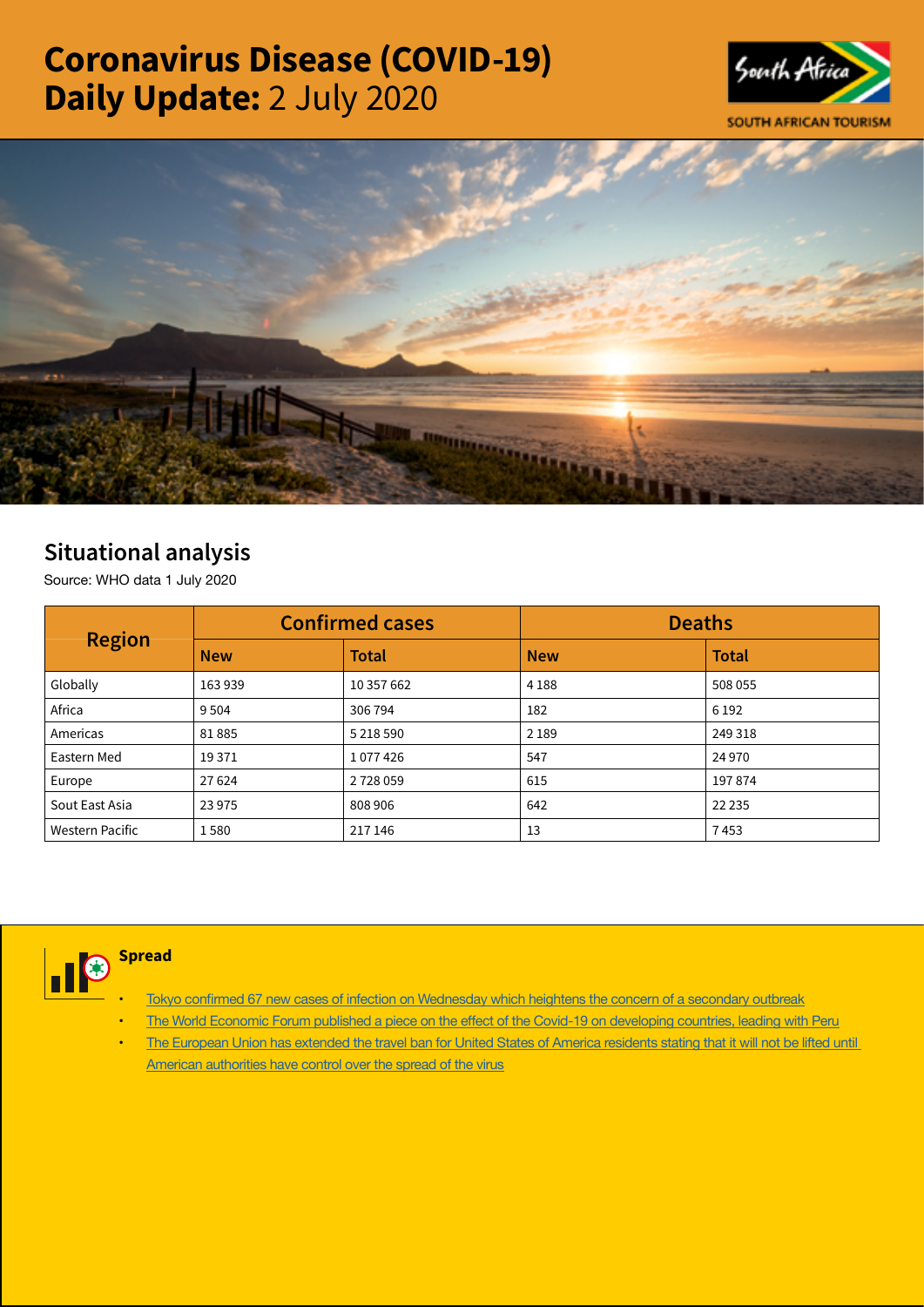#### South Africa:



| <b>Date</b> | <b>Tests</b> | <b>Negative</b> | <b>Positive</b> | Deaths  | $% + \sqrt{6}$ | % test/Pop (58<br>780 000) | <b>Fatality Rate</b><br>(Deaths/Pos) | <b>Recoveries</b> | <b>Recovery Rate %</b><br>(Rec/Pos) |
|-------------|--------------|-----------------|-----------------|---------|----------------|----------------------------|--------------------------------------|-------------------|-------------------------------------|
| 25 June     | 1460012      | 1 341 637       | 118 375         | 2 2 9 2 | 8,11           | 2,48                       | 1,94                                 | 59 974            | 51                                  |
| 26 June     | 1 493 104    | 1 368 514       | 124 590         | 2 3 4 0 | 8,34           | 2,54                       | 1,88                                 | 64 111            | 51                                  |
| 27 June     | 1 529 009    | 1 397 209       | 131 800         | 2413    | 8,62           | 2,6                        | 1,83                                 | 67 094            | 51                                  |
| 28 June     | 1 567 084    | 428 950         | 138 134         | 2 4 5 6 | 8,81           | 2,67                       | 1,78                                 | 68 9 25           | 50                                  |
| 29 June     | 1 596 995    | 1 452 731       | 144 264         | 2 5 2 9 | 9,03           | 2,72                       | 1,75                                 | 70 614            | 49                                  |
| 30 June     | 1 630 008    | 478 799         | 151 209         | 2 6 5 7 | 9,28           | 2,77                       | 1,76                                 | 73 543            | 49                                  |
| 1 July      | 666939       | 507 606         | 159 333         | 2 7 4 9 | 9,56           | 2,84                       | 1,73                                 | 76 025            | 48                                  |

Visit: [www.sacoronavirus.co.za](http://www.sacoronavirus.co.za) for the latest updates. SA Tourism will make updates available on [www.southafrica.net](http://www.southafrica.net).

#### SOUTH AFRICA NEWS

#### TOURISM RELATED ARTICLES

- SA is tops for tourists post-Covid whenever that day comes. [International](https://www.news24.com/fin24/companies/travelandleisure/sa-is-tops-for-tourists-post-covid-whenever-that-day-comes-20200701) tourists who have visited South Africa in the past three years were surveyed by SA Tourism's Strategy Insights and Analytics (SIA) team. Almost [two-thirds](https://www.news24.com/fin24/companies/travelandleisure/sa-is-tops-for-tourists-post-covid-whenever-that-day-comes-20200701) of [international](https://www.news24.com/fin24/companies/travelandleisure/sa-is-tops-for-tourists-post-covid-whenever-that-day-comes-20200701) travellers surveyed said they are ready to travel immediately after the lifting of international Covid-19 travel [restrictions](https://www.news24.com/fin24/companies/travelandleisure/sa-is-tops-for-tourists-post-covid-whenever-that-day-comes-20200701) or within a year thereafter
- Allow [interprovincial](https://www.timeslive.co.za/news/south-africa/2020-07-02-allow-interprovincial-travel-to-halt-jobs-bloodbath-pleads-tourism-council/) travel to halt jobs bloodbath, pleads tourism council The Tourism Business Council of South Africa (TBCSA) has called on the government to reopen domestic [interprovincial](https://www.timeslive.co.za/news/south-africa/2020-07-02-allow-interprovincial-travel-to-halt-jobs-bloodbath-pleads-tourism-council/) leisure travel immediately. The council said this move will significantly reduce the number of [retrenchments](https://www.timeslive.co.za/news/south-africa/2020-07-02-allow-interprovincial-travel-to-halt-jobs-bloodbath-pleads-tourism-council/) across the sector
- Massive budget cut a blow to tourism marketing The potential growth and [post-COVID](http://www.tourismupdate.co.za/article/199735/Massive-budget-cut-a-blow-to-tourism-marketing) recovery of the tourism sector has been dealt another blow with [confirmation](http://www.tourismupdate.co.za/article/199735/Massive-budget-cut-a-blow-to-tourism-marketing) – by Tourism Business Council of South Africa CEO, Tshifhiwa [Tshivhengwa](http://www.tourismupdate.co.za/article/199735/Massive-budget-cut-a-blow-to-tourism-marketing) – that the Department of Tourism's budget has been cut by R1bn (€51.5m)
- Mass [retrenchments](https://select.timeslive.co.za/news/2020-07-02-mass-retrenchments-loom-if-leisure-travel-does-not-open-this-week/) loom if leisure travel 'does not open this week' The interprovincial travel ban is costing the sector about R748m a day and putting [600,000](https://select.timeslive.co.za/news/2020-07-02-mass-retrenchments-loom-if-leisure-travel-does-not-open-this-week/) jobs at risk
- Covid-19 rejected claims groups to take more insurers to court Hundreds of [companies](https://www.news24.com/fin24/companies/financial-services/covid-19-rejected-claims-groups-to-take-more-insurers-to-court-20200701) in the tourism and hospitality sector, who have had their business [interruption](https://www.news24.com/fin24/companies/financial-services/covid-19-rejected-claims-groups-to-take-more-insurers-to-court-20200701) claims rejected by insurers, are planning to take most of the major industry players to court and are even [contemplating](https://www.news24.com/fin24/companies/financial-services/covid-19-rejected-claims-groups-to-take-more-insurers-to-court-20200701) a class action suit
- Hoteliers plead for Covid-19 business [interruption](https://www.moneyweb.co.za/news/companies-and-deals/hoteliers-plead-for-covid-19-business-interruption-insurance-payouts/) insurance payouts As insurance companies face billions of rands in [pandemic](https://www.moneyweb.co.za/news/companies-and-deals/hoteliers-plead-for-covid-19-business-interruption-insurance-payouts/) cover claims
- TBCSA wants Mboweni to intervene on Covid-19 insurance claims Says insurers not paying business [interruption](https://www.moneyweb.co.za/news/south-africa/tbcsa-wants-mboweni-to-intervene-on-covid-19-insurance-claims/) claims may deal a [knockout](https://www.moneyweb.co.za/news/south-africa/tbcsa-wants-mboweni-to-intervene-on-covid-19-insurance-claims/) blow to the tourism industry
- Cabin fever? Here are top-rated and surprising [destinations](C:\Users\dale\Downloads\Cabin fever? Here are top-rated and surprising destinations in your own province to visit) in your own province to visit
- Dullstroom: Tourist haven battles to survive in [lockdown-crushed](https://www.dailymaverick.co.za/article/2020-07-02-dullstroom-tourist-haven-battles-to-survive-in-lockdown-crushed-economy/#gsc.tab=0) economy Covid-19, lockdown and an interprovincial travel ban could sound the death knell for small towns dotted across South Africa that rely on local [tourism](https://www.dailymaverick.co.za/article/2020-07-02-dullstroom-tourist-haven-battles-to-survive-in-lockdown-crushed-economy/#gsc.tab=0) to keep the cash [register](https://www.dailymaverick.co.za/article/2020-07-02-dullstroom-tourist-haven-battles-to-survive-in-lockdown-crushed-economy/#gsc.tab=0) busy
- Inside a Western Cape [quarantine](https://www.dailymaverick.co.za/article/2020-07-02-inside-a-western-cape-quarantine-and-isolation-hotel/#gsc.tab=0) and isolation hotel Carefully planned meals, a television in the room and free Wi-Fi, but no alcohol or visitors allowed. Biénne Huisman steps inside one of the Western Cape's [quarantine](https://www.dailymaverick.co.za/article/2020-07-02-inside-a-western-cape-quarantine-and-isolation-hotel/#gsc.tab=0) and isolation [hotels](https://www.dailymaverick.co.za/article/2020-07-02-inside-a-western-cape-quarantine-and-isolation-hotel/#gsc.tab=0)

PULKEL